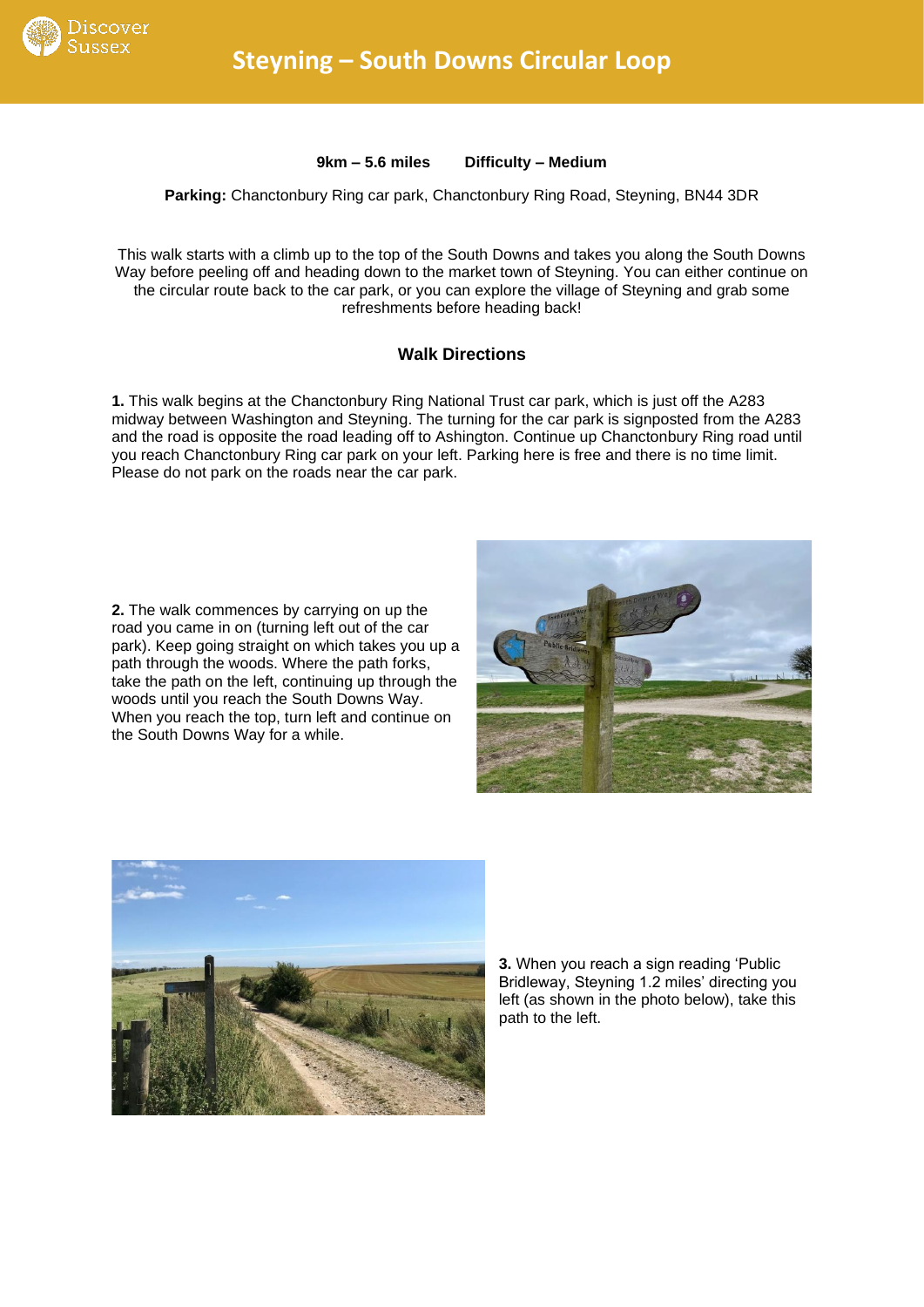

**4.** Follow this narrower path as it gently declines. Where the path splits as shown below, take the path to the left.





**5.** Continue along this path as it continues to descend. When you reach the gate shown below leading off from the right, pass through the right and follow the grassy path heading to the left as it heads downhill.

**6.** Once you reach the bottom of the hill, pass through the gateway shown below, and continue straight on and through the next gate.





**7.** After passing through the gate, follow the path to the right, which can be a bit uneven, and takes you around the small pond over a small bridge. Continue on this path until you reach a gate straight ahead or the narrow path continues to the left. Continue on the path to the left and when the path reaches a T junction, joining with another path, take a left. Follow this path, which will then come out onto Mill Road by the SME building. At the SME building, follow the road round to the right. On the left, you will see a small path leading off, as shown below, which will bring you out onto Steyning high street.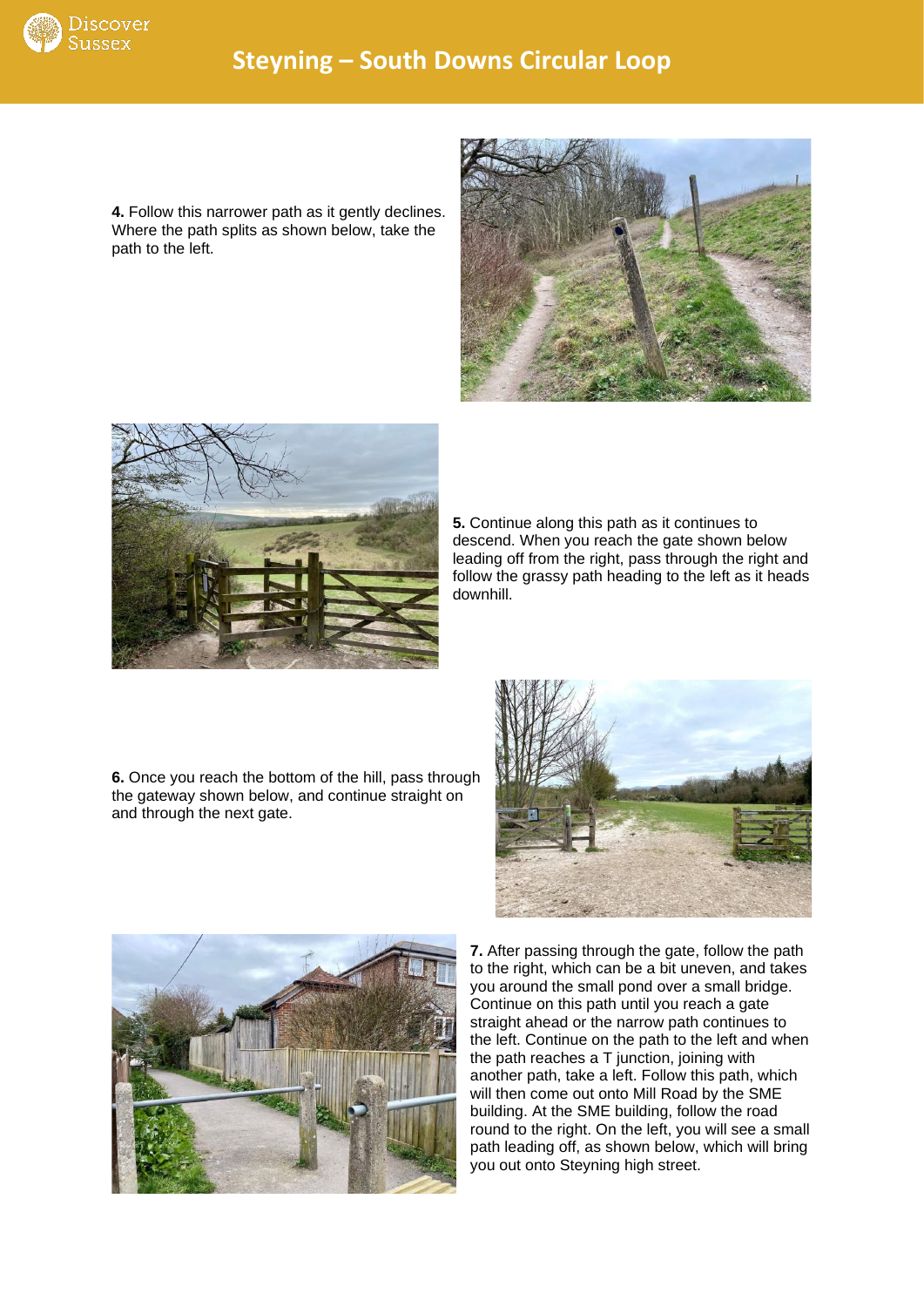

**8.** On Steyning High Street there are a selection of cafes to choose from for refreshments. Please see our [Cafes in Steyning](https://discoversussex.org/cafes-in-sussex/cafes-in-steyning/) page for our recommendations!





**9.** Once you have finished wandering around Steyning village, head West down the high street, past the Star Inn on your right and The Model Bakery. Continue until you reach the sharp corner, at which point take Mouse Lane leading off from the main road. After passing the houses on the left, take the path leading off to the left and then shortly after turn right, which takes you along a path on the edge of a field running adjacent to the road. Continue along this path for while until it begins to bend around the corner. Follow the path around the corner and then where there is a small path leading off to the right, as shown below, take this path.

**10.** Follow this path over the stile and then continue over the next stile until the path eventually comes out on a quiet road. Continue along the road to the left and then when the road begins to bend to the right, take the path leading straight ahead.





**11.** Continue along this path, which takes you through a farm and there can often be cows and sheep to see. Eventually, you will come back out onto the road you started the walk on. Take a right and follow the road back down to the car park.